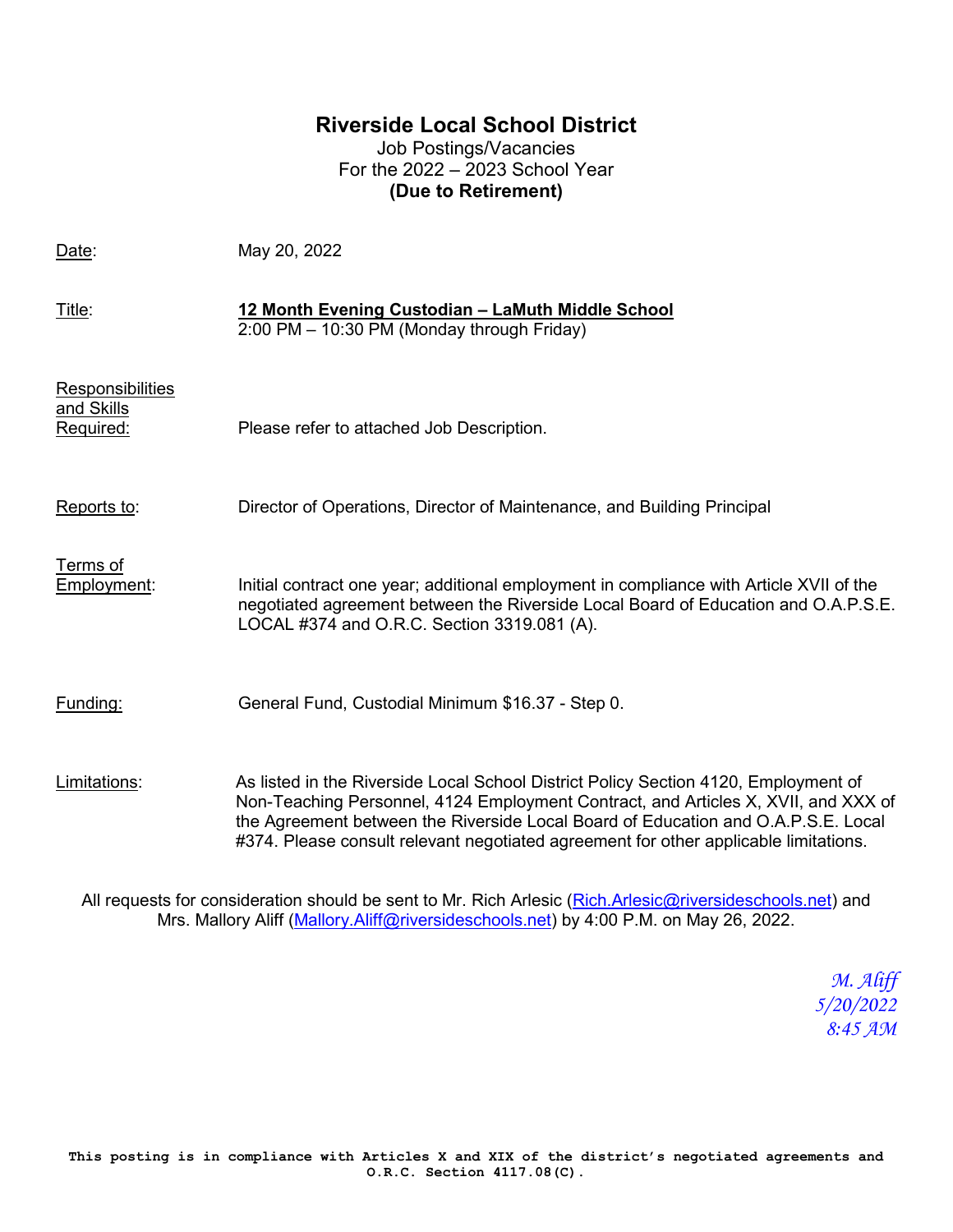# **JOB DESCRIPTION**

### DUTIES AND RESPONSIBILITIES

Position: **NIGHT CUSTODIAN - Secondary** Responsible to: Supervisor Buildings and Grounds / Principal Evaluated by: Supervisor Buildings and Grounds / Principal Hours: Per Location

#### **Performance Responsibilities**

- 1. Sweep floors, dust furniture and equipment, and clean chalkboards daily, removing all obscene language, pictures and writing.
- 2. Empty wastebaskets daily, and mop floors in assigned area as needed.
- 3. Dust door casings, mop boards weekly or as needed.
- 4. Dust mop corridors in assigned area daily. Dust corridors and remove obscene language, pictures, and writing as needed in assigned area.
- 5. Wash and disinfect desks in assigned area weekly or as needed. (more often during cold and flu season).
- 6. Clean and disinfect drinking fountains in assigned area daily.\*\*<br>7 Clean all glass in assigned area weekly
- Clean all glass in assigned area weekly.
	- A. Classroom doors
	- B. Show cases
	- C. Mirrors
- 8. Scrub and clean toilet rooms and teachers' lounges daily. Disinfect and clean toilet bowls, toilet seats, flush valves, sinks and fixtures daily. Mop and disinfect floors daily.\*\* All toilet room walls shall be kept free of obscene language, pictures and writing.
- 9. Dust window casings, window sills, and all other surfaces in assigned area weekly. Establish a rotational dusting schedule for assigned area that will allow for this.
- 10. Make daily report to Day Custodian.
	- A. Broken window shades
	- B. Damaged furniture
	- C. Light bulbs
	- D. Repairs needed in assigned area
- 11. Regular check on boilers. (when operating)
	- A. Check water level and steam pressure
- 12. Mop corridors and buff as needed.<br>13. Sweep and mop entrances daily \*\*
- Sweep and mop entrances daily.\*\*
	- A. Sidewalks salting and snow removal.
- 14. Make repair:
	- A. Broken furniture if possible<br>B. Replacement of burned out
	- Replacement of burned out bulbs (must take place during present shift)
	- C. Maintain and adjust blinds
	- D. Minor plumbing and electrical repairs (as time and ability permit)
- 15. Report all maintenance repairs to Day Custodian.